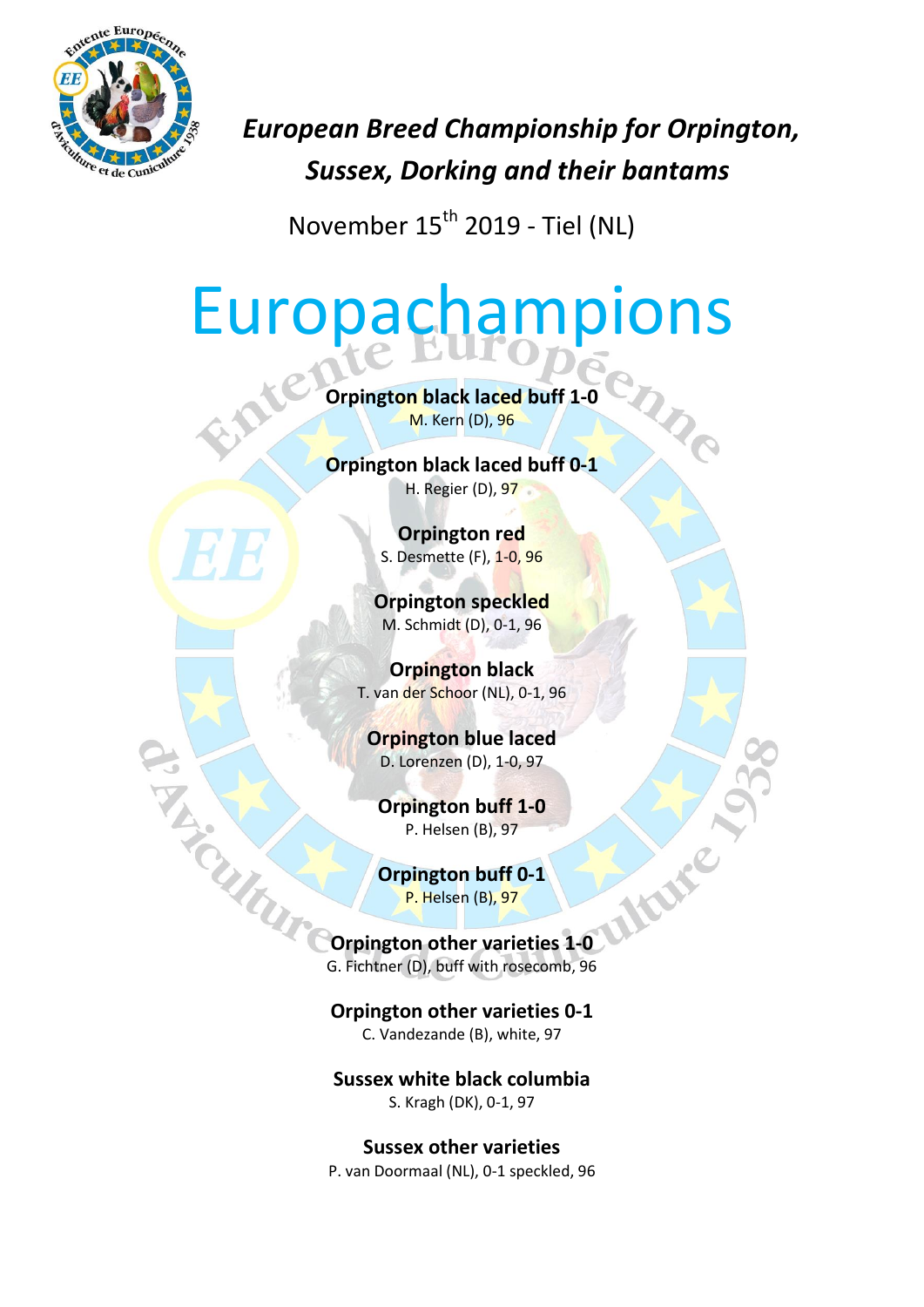

**Dorking** A. Alberts (NL), 0-1 dark, 96

**Orpington bantam black laced buff** V. Schröppel (D), 1-0, 96

**Orpington bantam buff black columbia** A. Boppert (D), 0-1, 96

> **Orpington bantam red** J. Tammen (D), 1-0, 96

**Orpington bantam speckled** J. Daniels (D), 0-1, 97

enne

**Orpington bantam black mottled** C. Michelsen (DK), 1-0, 96

**Orpington bantam black 1-0** J. Mulders (B), 97

**Orpington bantam black 0-1** J. Tammen (D), 96

**Orpington bantam blue laced** H. Röttger (D), 0-1, 96

**Orpington bantam buff 1-0** ZGM Robé (NL), 96

**Orpington bantam buff 0-1** M. Reker (NL), 97

**Orpington bantam other varieties 1-0** G-J Wissman (NL), 1-0 barred, 96

> **Orpington bantam other varieties 0-1** V. Kröger (D), 0-1 splash, 96

> > **Sussex bantam grey silver** H. Wiehink (NL), 0-1, 97

**Sussex bantam white black columbia** M. van Oijen (NL), 0-1, 96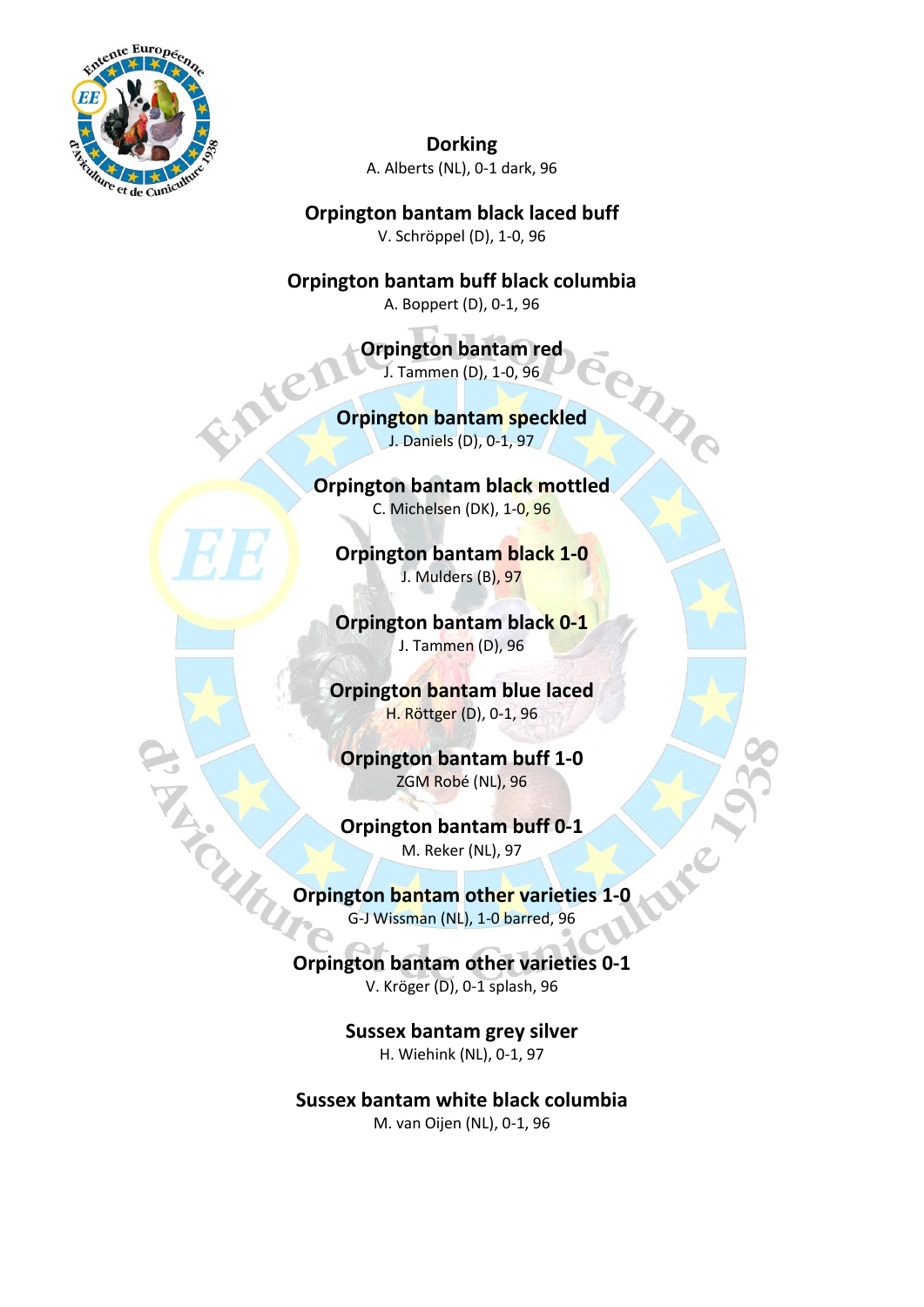

### **Sussex bantam buff black columbia**

S. Worp (NL), 0-1, 97

**Sussex bantam red black columbia** J. Bartels (D), 0-1, 96

**Sussex bantam other varieties** J. van der Star (NL), 0-1 speckled, 97

Europameister

### **Orpington fauve liseré noir** M. Regier (D), 380

**Orpington red** C. Waigel (D), 376

**Orpington speckled** M. Schmidt (D), 380

**Orpington black** T. van der Schoor (NL), 380

**Orpington blue laced** D. Lorenzen (D), 383

> **Orpington buff** P. Helsen (B), 386

Have

## **Orpington other varieties**

G. Fichtner (D), buff with rosecomb, 381

## **Sussex white black columbia**

S. Kragh (DK), 381 I. Hollaender (DK), 381

#### **Sussex other varieties**

P. van Doormaal (NL), speckled, 379 S. Beekman (NL), brown, 379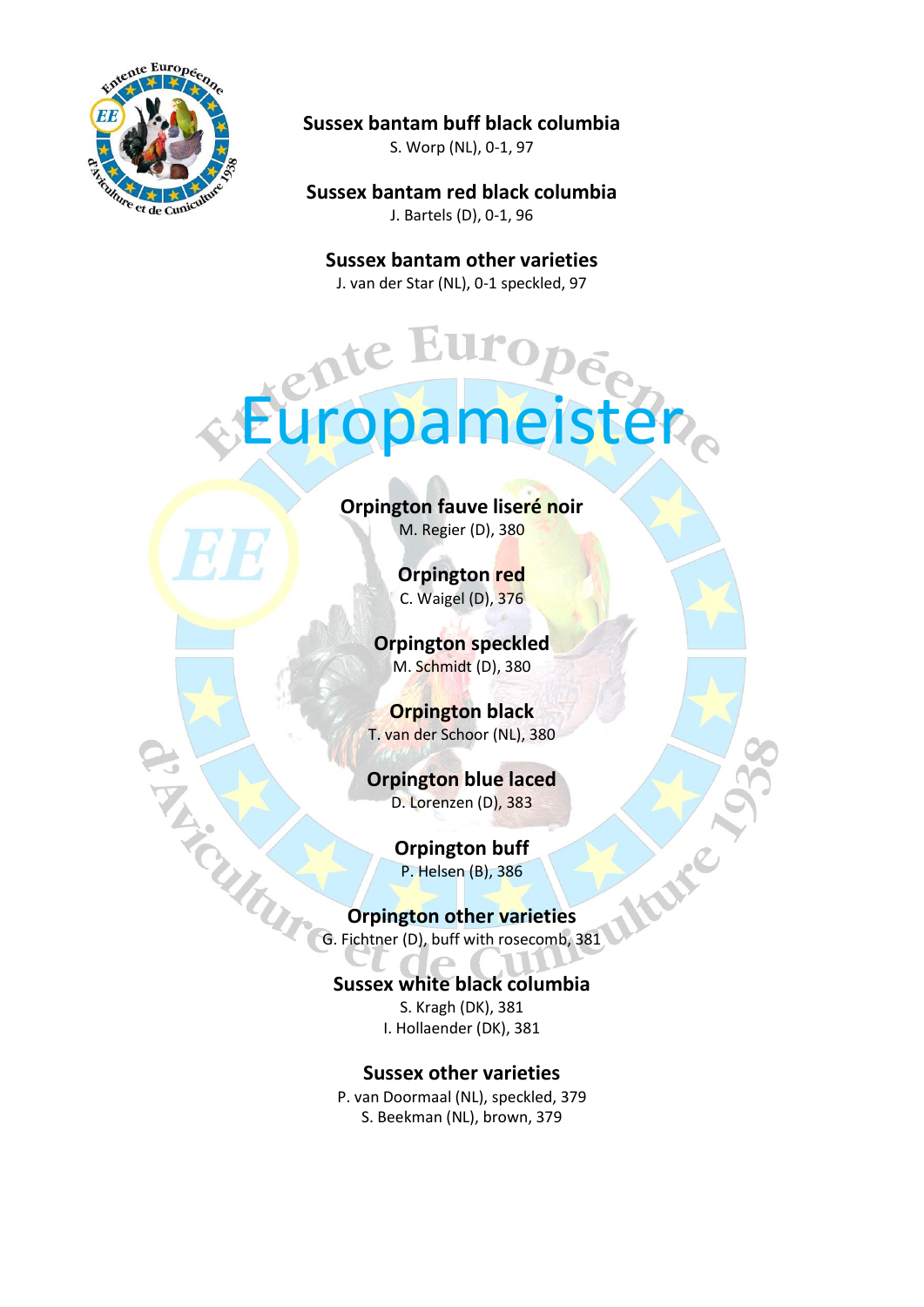

**Orpington bantam black laced buff**

V. Schröppel (D), 383

**Orpington bantam buff black columbia** A. Boppert (D), 382

> **Orpington bantam red** J. Tammen (D), 383

**Orpington bantam speckled** J. Daniels (D), 384

## **Orpington bantam black mottled**

C. Michelsen (DK), 381

**Orpington bantam black** J. Tammen (D), 382

**Orpington bantam blue laced** H. Röttger (D), 381

**Orpington bantam buff** M. Reker (NL), 383

**Orpington bantam other varietes** K. Lüpke (D), birchen, 383

> **Sussex bantam grey silver** H. Wiehink (NL), 384

**Sussex bantam white black columbia** M. van Oijen (NL), 381

**Sussex bantam buff black columbia**<br>
S. Worp (NL), 385 S. Worp (NL), 385

**Sussex bantam red black columbia** J. Bartels (D), 383

**Sussex bantam other varieties** J. van der Star (NL), speckled, 382